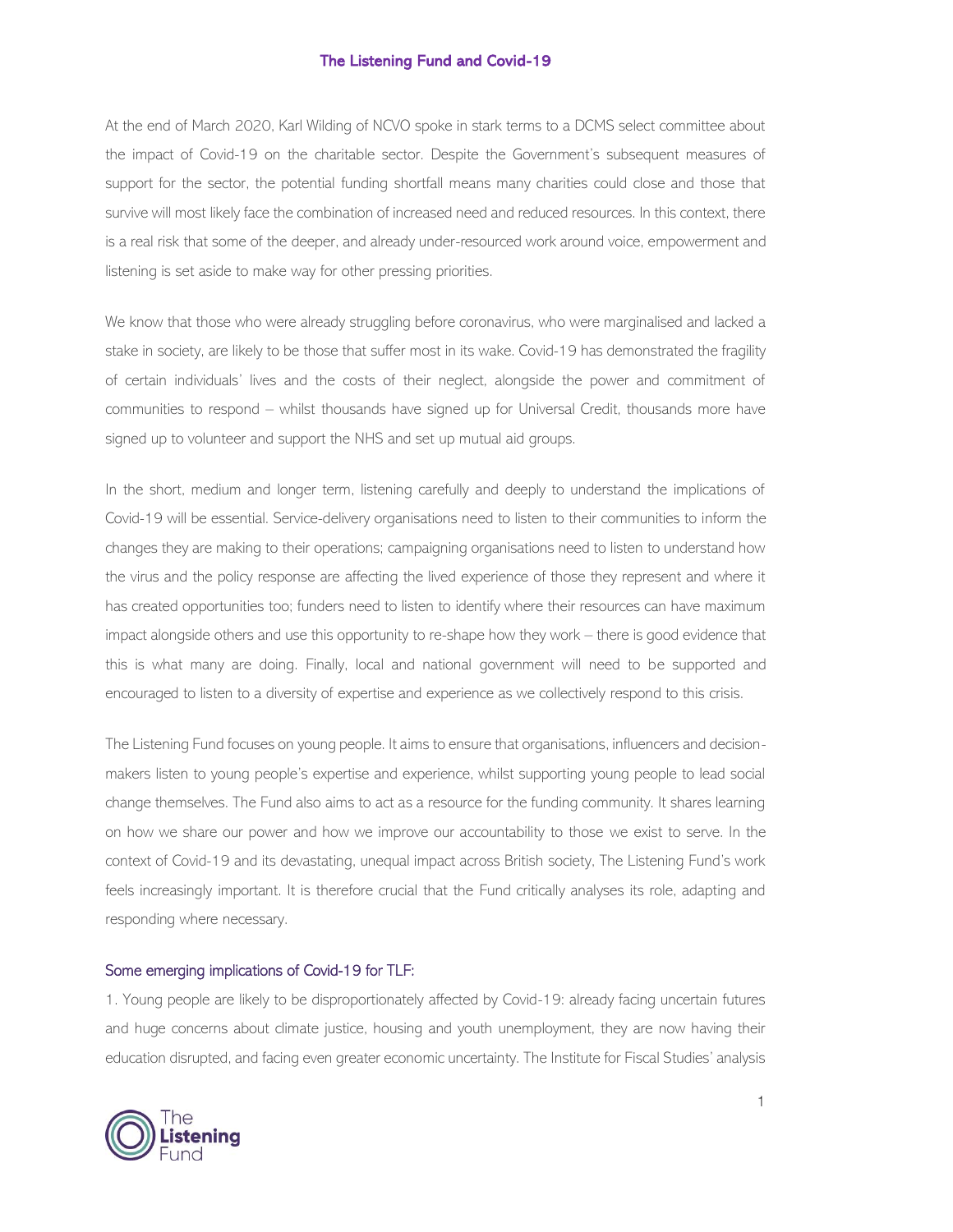shows that those under 25 are two and a half times more likely to work in a sector which is now shut down as other employees.

The Blagrave Trust, one of TLF's funders, has heard the following concerns from their partners who work with young people:

• Material hardship: shortage of food, toiletries, sanitary protection, cleaning equipment, phone top ups

• Lack of access to the internet and technology

• The impact of homelessness and implications for being able to access information, health care and to self-isolate. This is particularly important following a reported increase in family breakdown during/after lock down.

• Young people with moderate to severe learning disabilities are at risk of becoming increasingly isolated at home as their full time and only care givers are now immediate family

• Young carers are now having to take full burden of support for family members. Many are also not known to services and take on their caring role informally.

• Young people no longer at school or involved in youth forums still need signposting to organisations and services that can help them.

• The uncertainty facing young adults being released from YOIs/prison (early releases are planned due to Covid-19) as well as those on curfew, and the potential implications for criminal behaviour

• Reduced access to mental health services and support

• The challenges facing young people who are leaving the care system for independence at this difficult time

2. Youth voice, participation and listening are already underfunded across the sector, with few resources available to organisations who want to invest the time and effort required to improve their listening practices and culture. This is precisely why TLF was established. Post-Covid-19, we anticipate there will be even fewer resources to support marginalised voices to share their expertise, experience and opinions, and to demand that their needs be understood and met.

3. Many youth sector organisations may not survive the pandemic and its wider impact, so there will be less voluntary sector support available to young people. That which remains will need to be better coordinated otherwise it risks exacerbating 'issue' and postcode lotteries in terms of available support. Unfortunately, NCVO's analysis demonstrates that infrastructure organisations, who play such an important coordinating role, will be the first casualties of the sector crisis.



2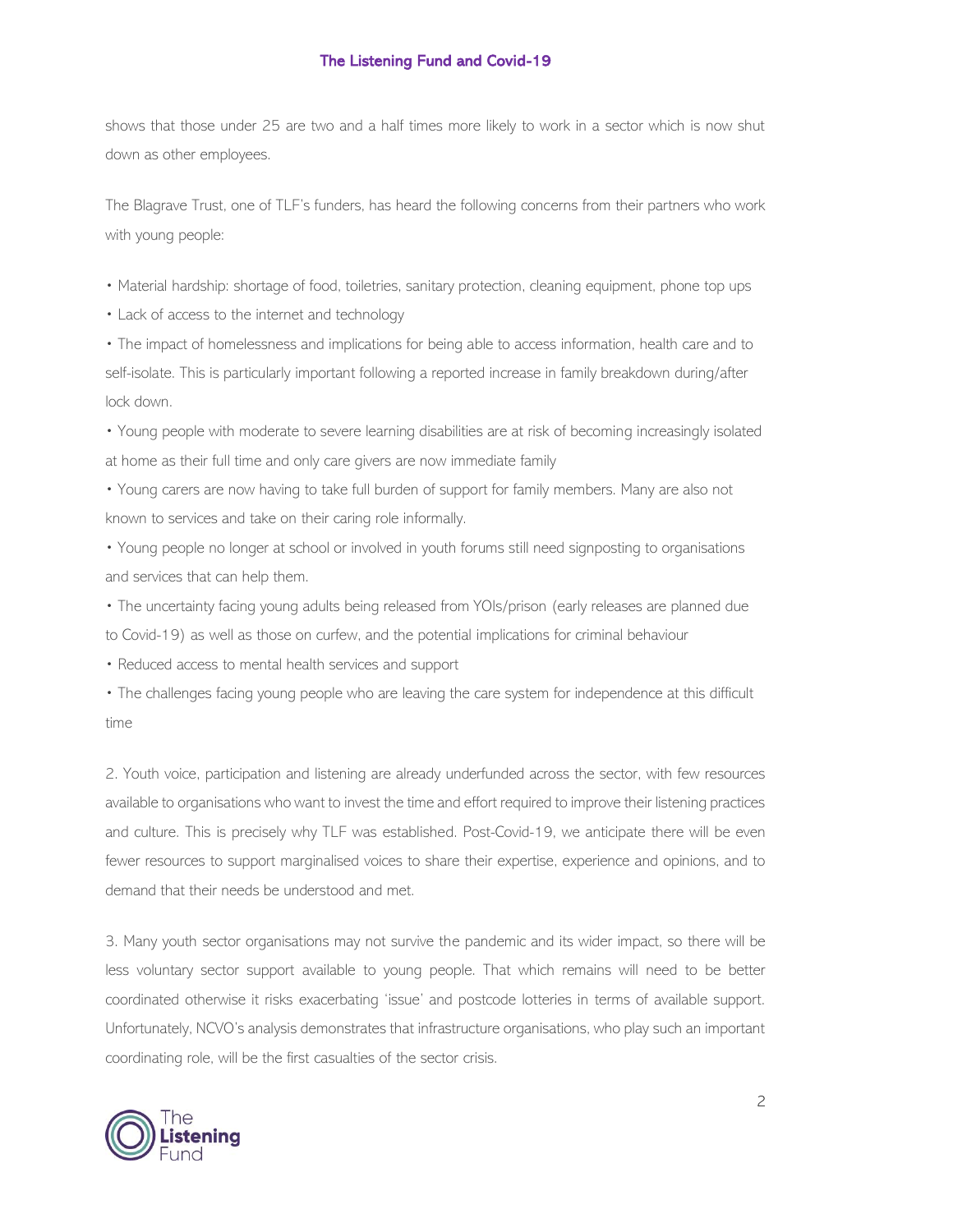4. The value and importance of youth-led change and leadership will likely shift. Many young people were already rejecting the top-down ways of working of some charities, driven to campaigning through frustration at their situation or that of their peers. We are already hearing of young people mobilising in response to Covid-19, using digital technology and the lessons from climate activism to coordinate their work. For example, Blagrave recently learnt of a group of young people aged 17-22 calling themselves 'The Influenzers' who have formed a rapid response campaign collective – they believe the government has failed to provide a clear and coherent response to Covid-19, and are stepping up to support their community, sharing reliable information, ideas and building hope for a more compassionate future. Our obligation is to the young people we seek to serve through our mission and Covid-19 will likely sharpen our understanding of what that means.

### How can The Listening Fund respond – now and longer-term?

As a champion of listening, TLF has a role to play in advocating for improved and continuing listening across the sector, and providing the resources necessary to support this work. Our current thinking is as follows:

• The majority of TLF partners in England have come to the end of their two-year grant and therefore there is limited scope for direct support beyond confirming our flexibility around reporting deadlines which we have already done.

• There has been a small underspend on the TLF budget in England. We are considering using this money to employ a researcher, working with TLF partners and potentially other youth sector organisations to understand how Covid-19 is affecting listening work. We want to understand if the pandemic has caused listening to be reduced or even stopped, and to share any emerging insights and learning from partners into how to protect listening practices and cultures at times of stress, particularly when delivery mechanisms are disrupted due to remote working. We think there is value in a rapid piece of work which examines how listening is impacted during emergencies and how it can be maintained under duress.

• We had two more workshops planned on funders' listening practices and cultures. These are being moved online. We are also changing the focus to encourage funders to reflect on what the pandemic has revealed about existing practices and power structures, what changes we are making in response to Covid-19 and how any positive shifts can be maintained long-term.